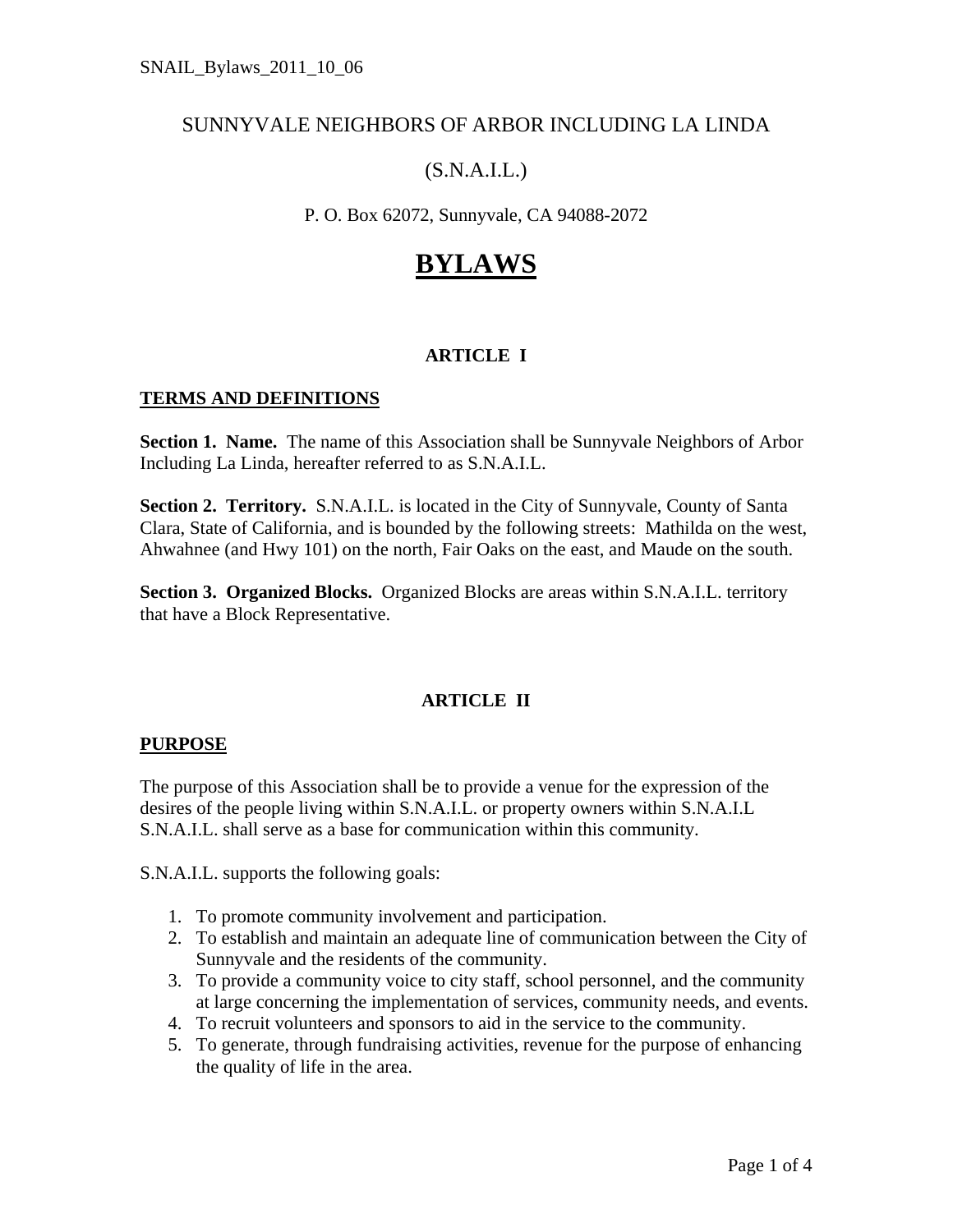#### **ARTICLE III**

#### **MEMBERSHIP AND MEETINGS**

**Section 1. Eligibility.** In order to be Eligible for Membership, a person must be at least 18 years of age, must subscribe to the goals and aims of the Association, and must either reside within, or own property within, the S.N.A.I.L. territory.

**Section 2. Membership.** Membership and voting privileges shall be conferred upon any Eligible person who has already attended at least two meetings within the last four months, or has served as a Block Representative for at least two months.

**Section 3. Voting.** Each Member, up to a maximum of two per household, shall have the right to cast one vote.

**Section 4. Regular Meetings.** S.N.A.I.L shall meet in the first week of each month. Meetings are open to the public. Attendees shall sign in at each meeting. Minutes shall be taken at each meeting and summarized in the following newsletter.

**Section 5. Special Meetings.** If extreme circumstances require action before the next regular meeting, Special Meetings may be called by the Chairman, or by the Vice Chairman and one other Officer.

**Section 6. Voting Method.** For regular agenda items, voting may be done through a show of hands or verbal assent. For election of officers, voting shall be by secret ballot. The votes shall be immediately counted by two Members, and the results recorded.

**Section 7. Quorum.** No vote of the Membership shall be valid unless at least nine Members are present.

# **ARTICLE IV**

#### **OFFICERS**

**Section 1. Elected Officers.** The positions of Chairman, Vice Chairman, Secretary, and Treasurer shall be filled by election at the November meeting. Only S.N.A.I.L. Members may be candidates for election.

**Section 2. Term of Office.** The term of office shall be for one year, beginning in January.

**Section 3. Vacancies.** In the event that an office becomes vacant, the remaining Officers may designate a temporary substitute to serve the remainder of the term. At the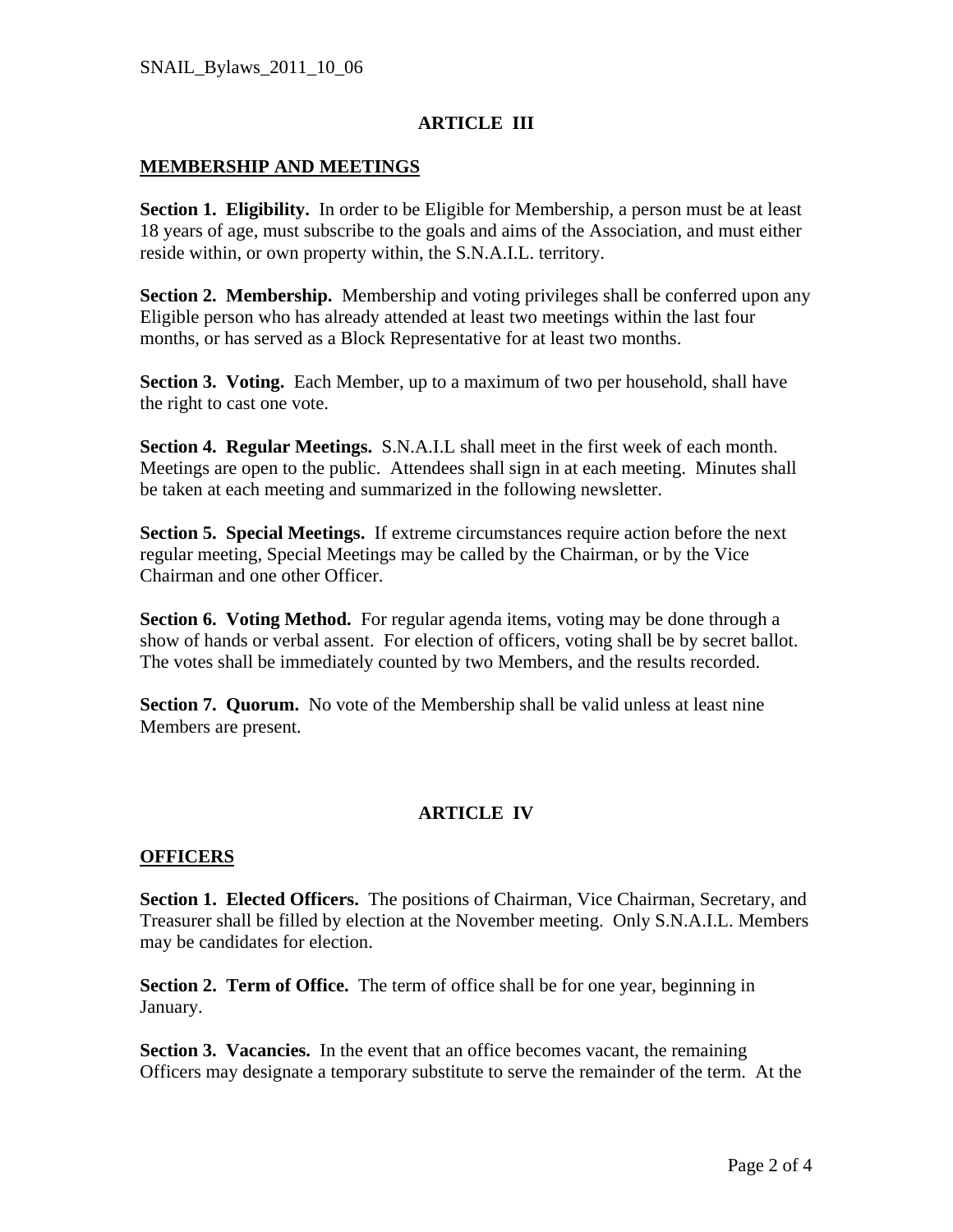next regular meeting, the Members shall vote to approve the designated substitute or select another.

Section 4. Compensation. Officers shall not receive any salaries for their services. Neither Officers, nor members of their immediate families, may be employed by the Association or receive compensation for services provided to the Association.

**Section 5. Duties of Chairman.** The Chairman shall coordinate activities of the Association, approve and sign all outgoing S.N.A.I.L. correspondence, and approve all newsletters, flyers, web postings, and external e-mail. The Chairman shall prepare an agenda and lead meetings, and submit a monthly correspondence report. The Chairman shall be a second signatory on all SNAIL checks.

**Section 6. Duties of Vice Chairman.** In the absence of the Chairman, the Vice Chairman shall act as Chairman. The Vice Chairman shall arrange the location of regular meetings, check the S.N.A.I.L. P.O. box weekly, and deliver mail to the Chairman or Treasurer, as appropriate.

**Section 7. Duties of Secretary.** The Secretary shall prepare all outgoing S.N.A.I.L. correspondence and submit it to the Chairman. The Secretary shall be responsible for the sign-in sheet and minutes at meetings. The Secretary shall maintain S.N.A.I.L. correspondence files and maintain the e-mail list. The Secretary, or a delegate, shall prepare, duplicate and distribute newsletters to the Block Representatives.

**Section 8. Duties of Treasurer.** The Treasurer shall maintain all S.N.A.I.L. financial records, lead the annual budget process by assisting in the development of project budgets, maintain records of ongoing projects, lead efforts to define financial policies and procedures, and submit a monthly financial report. The Treasurer shall be a requisite signatory on the S.N.A.I.L. checking account.

# **ARTICLE V**

# **COMMITTEES**

**Section 1. Scope.** Committees are formed for the purpose of delegating work on specific projects. From time to time, Committees may be created as needs arise.

**Section 2. Membership.** Any Eligible person may serve on a Committee.

**Section 3. Committee Chairman.** Any S.N.A.I.L. Member may be elected to serve as the Chairman of a Committee. Elections may occur at any Regular or Special Meeting.